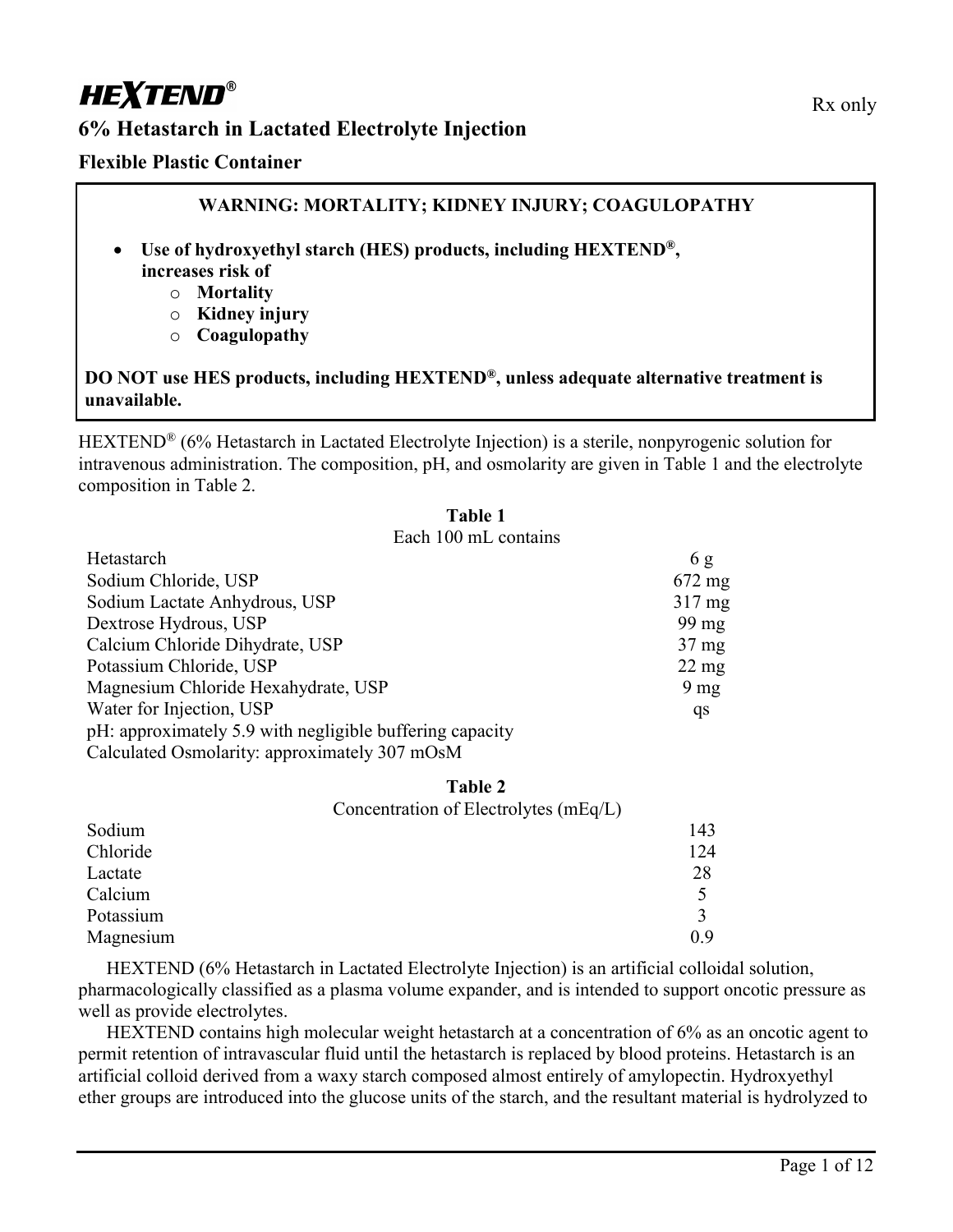yield a product with a molecular weight suitable for use as a plasma volume expander. Hetastarch is characterized by its molar substitution and also by its molecular weight. The molar substitution is approximately 0.75 which means hetastarch has an average of approximately 75 hydroxyethyl groups for every 100 glucose units. The weight average molecular weight is approximately 670,000 with a range of 450,000 to 800,000 and with at least 80% of the polymer units falling within the range of 20,000 to 2,500,000. Hydroxyethyl groups are attached by ether linkage primarily at C-2 of the glucose unit and to a lesser extent at C-3 and C-6. The polymer resembles glycogen, and the polymerized D-glucose units are joined primarily by α-1,4 linkages with occasional α-1,6 branching linkages. The degree of branching is approximately 1:20 which means that there is an average of approximately one  $\alpha$ -1,6 branch for every 20 glucose monomer units.

The chemical name for hetastarch is hydroxyethyl starch.

The structural formula is as follows:



Amylopectin derivative in which  $R_2$  and  $R_3$  are H or CH<sub>2</sub>CH<sub>2</sub>OH and  $R_6$  is H,  $CH_2CH_2OH$ , or a branching point in the starch polymer connected through an  $\alpha$ -1,6 link to additional D-glucopyranosyl units

HEXTEND is a clear, pale yellow to amber solution. Exposure to prolonged adverse storage conditions may result in a change to a turbid deep brown or the formation of a crystalline precipitate. Do not use the solution if these conditions are evident.

HEXTEND is formulated with normal physiological levels of calcium. Calcium chloride in water dissociates to provide calcium  $(Ca^{++})$  and chloride  $(Cl^+)$  ions. These are the normal constituents of the body fluids and are dependent on various physiologic mechanisms for maintenance of balance between intake and output. Approximately 80% of body calcium is excreted in the feces as insoluble salts; urinary excretion accounts for the remaining 20%.

HEXTEND also contains normal physiological levels of sodium. Additionally, chloride is present at levels closer to those normally found in blood than in plasma expanders in 0.9% Sodium Chloride Injection. Sodium chloride in water dissociates to provide sodium (Na<sup>+</sup>) and chloride (Cl<sup>-</sup>) ions. Sodium (Na<sup>+</sup>) is the principal cation of the extracellular fluid and plays a large part in the therapy of fluid and electrolyte disturbances. Chloride (Cl<sup>-</sup>) has an integral role in buffering action when oxygen and carbon dioxide exchange occurs in the red blood cells. The distribution and excretion of sodium  $(Na^+)$  and chloride (Cl<sup>-</sup>) are largely under the control of the kidneys, which maintain a balance between intake and output.

HEXTEND also contains slightly lower than normal physiological levels of potassium and magnesium. Potassium chloride in water dissociates to provide potassium  $(K^+)$  and chloride (Cl i) ions. Potassium is found in low concentrations in plasma and extracellular fluids (3.5 to 5.0 mEq/L in a healthy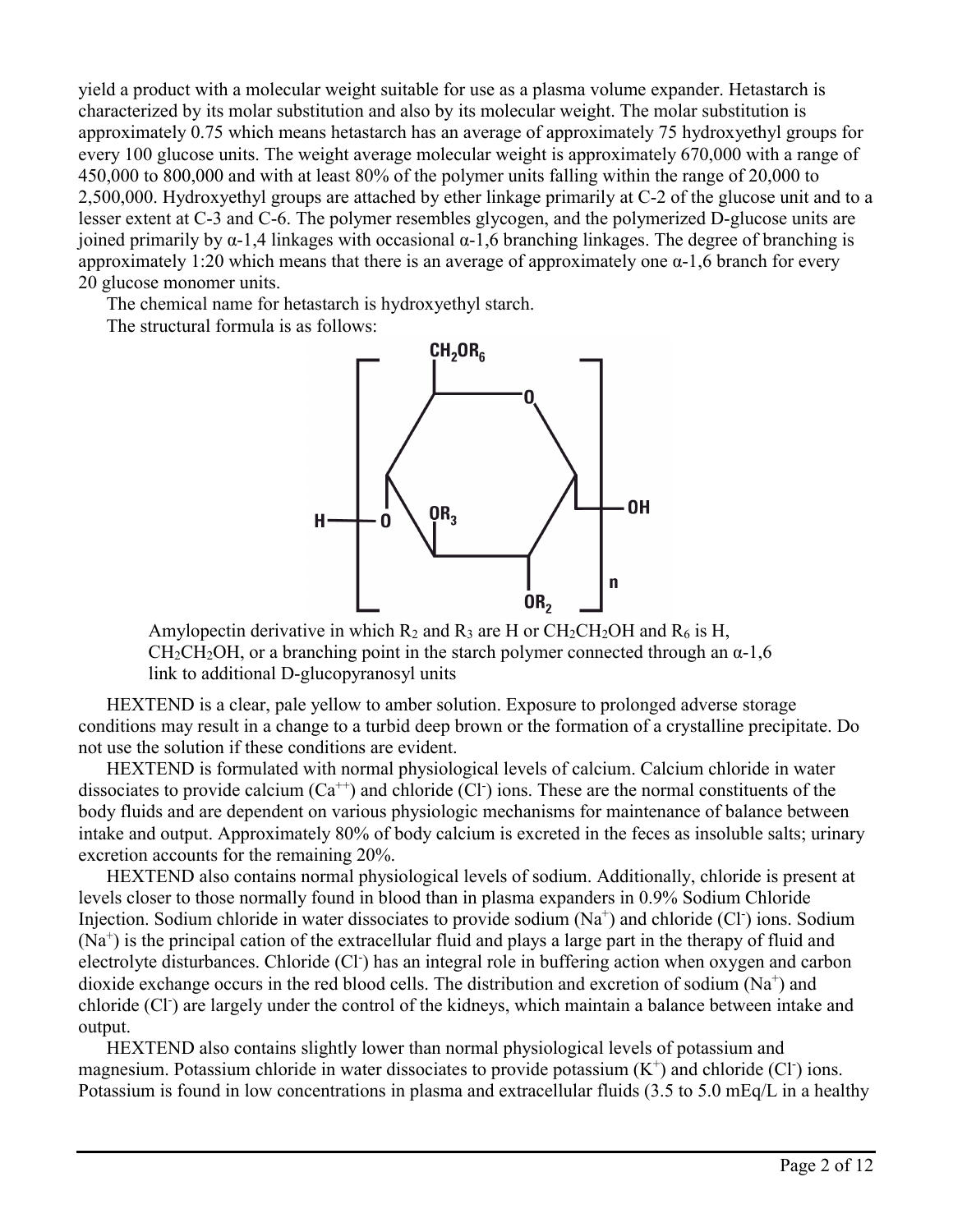adult). It is the most abundant cation within the body's cells (160 mEq/L of intracellular water). Potassium plays an important role in electrolyte balance. Normally about 80 to 90% of the potassium intake is excreted in the urine with the remainder in the stools and, to a small extent, in the perspiration. The kidney does not conserve potassium well so that during fasting or in patients on a potassium-free diet, potassium loss from the body continues thereby resulting in potassium depletion.

Magnesium chloride in water dissociates to provide magnesium  $(Mg^{++})$  and chloride (Cl<sup>-</sup>). Magnesium is largely an intracellular ion with low concentrations (1.5 to 2.5 mEq/L) found in plasma.

Dextrose is included in the formulation. Solutions containing carbohydrate in the form of dextrose yield blood glucose, provide calories, and may also aid in minimizing liver glycogen depletion thereby exerting a protein sparing effect. Dextrose injected parenterally undergoes oxidation to carbon dioxide and water.

Lactate is provided at 28 mEq/L. Sodium lactate in water dissociates to provide sodium ( $Na<sup>+</sup>$ ) and lactate  $(C_3H_5O_3)$  ions. The lactate anion provides an alkaline effect resulting from simultaneous removal of lactate and hydrogen ions by the liver. In the liver, the lactate is metabolized to glycogen, which is ultimately converted to carbon dioxide and water by oxidative metabolism.

The lactate anion acts as a source (alternate) of bicarbonate when normal production and utilization of lactic acid is not impaired as a result of disordered lactate metabolism. Since metabolic conversion is dependent on the integrity of cellular oxidative processes, lactate may be inadequate or ineffective as a source of bicarbonate in patients suffering from acidosis associated with shock or other disorders involving reduced perfusion of body tissues. When oxidative activity is intact, one to two hours is required for metabolism of lactate.

Water is an essential constituent of all body tissues and accounts for approximately 70% of total body weight. The average normal adult daily requirement ranges from 2 to 3 L (1.0 to 1.5 L each for insensible water loss by perspiration and urine production). Water balance is maintained by various regulatory mechanisms. Water distribution depends primarily on the concentration of electrolytes in the body compartments, and sodium (Na<sup>+</sup>) plays a major role in maintaining physiological equilibrium.

The flexible plastic container is fabricated from a specially formulated polyvinylchloride. Solutions in contact with the plastic container may leach out certain chemical components from the plastic in very small amounts; however, biological testing was supportive of the safety of the plastic container materials. The container solution unit is a closed system and is not dependent upon entry of external air during administration. The container is overwrapped to provide protection from the physical environment and to provide an additional moisture barrier when necessary.

The closure system has two ports; the one for the administration set has a tamper evident plastic protector.

#### **CLINICAL PHARMACOLOGY**

The plasma volume expansion produced by HEXTEND approximates that produced by 6% Hetastarch in 0.9% Sodium Chloride Injection and the plasma volume expansion of 6% Hetastarch in 0.9% Sodium Chloride Injection in turn approximates that of 5% Albumin (Human).<sup>1-4</sup> In randomized, double-blind studies of HEXTEND versus control (6% Hetastarch in 0.9% Sodium Chloride Injection) for the treatment of hypovolemia in elective surgery, 60 patients were infused with a mean of 1596 mL of HEXTEND and 59 patients were infused with a mean of 1428 mL of 6% Hetastarch in 0.9% Sodium Chloride Injection without any serious related adverse events. 59% of the HEXTEND patients and 59% of the control patients required packed red blood cells and other blood-derived products either intraoperatively or postoperatively.

Intravenous infusion of 6% Hetastarch in 0.9% Sodium Chloride Injection results in expansion of plasma volume that decreases over the succeeding 24 to 36 hours. The degree of plasma volume expansion and improvement in hemodynamic state depend upon the patient's intravascular status. When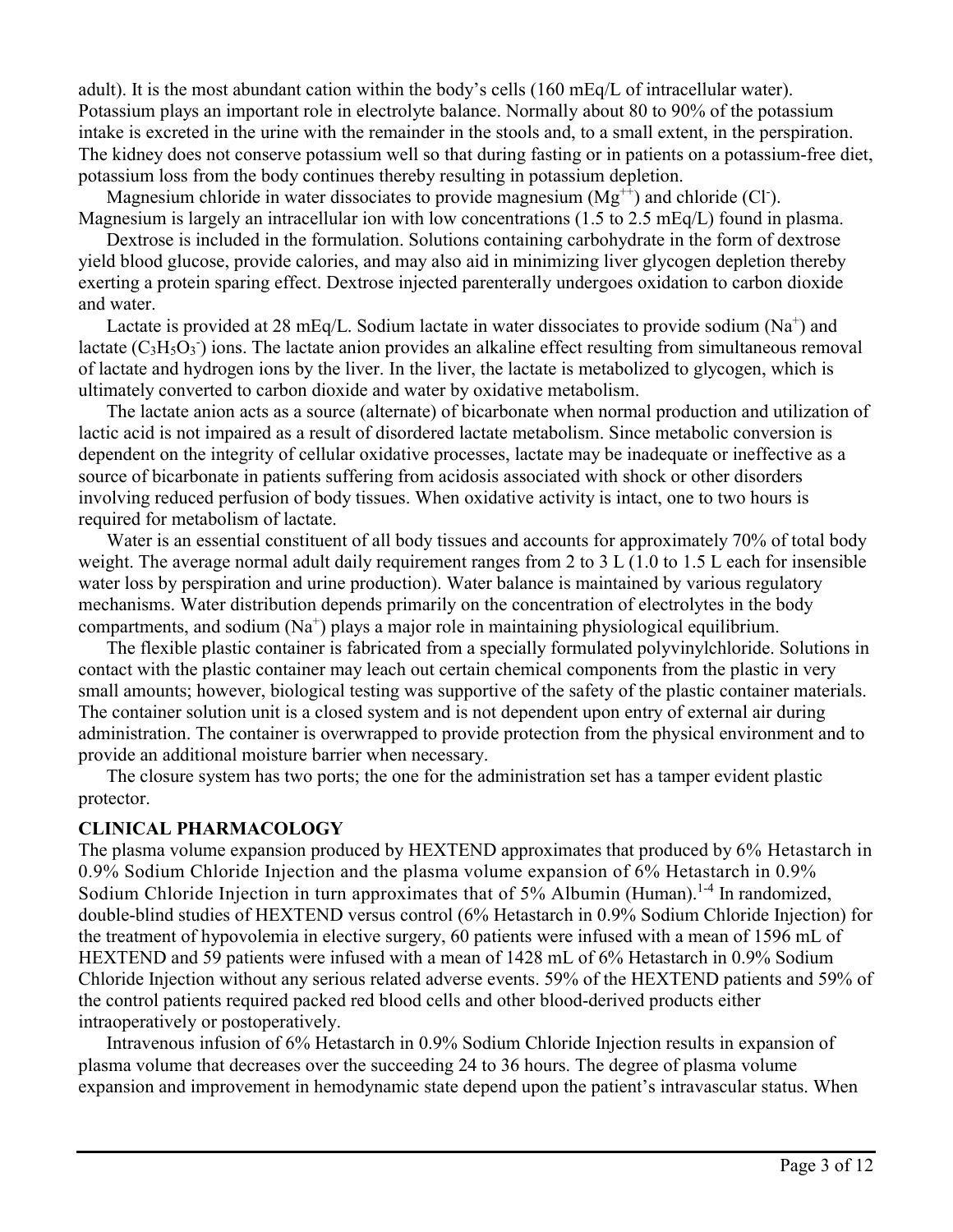administered intravenously, HEXTEND provides sources of water and electrolytes. Its electrolyte content resembles that of the principal ionic constituents of normal plasma.

Hetastarch molecules below 50,000 molecular weight are rapidly eliminated by renal excretion. A single dose of approximately 500 mL of 6% Hetastarch in 0.9% Sodium Chloride Injection (approximately 30 g) results in elimination in the urine of approximately 33% of the dose within 24 hours. This is a variable process but generally results in an intravascular hetastarch concentration of less than 10% of the total dose injected by two weeks. A study of the biliary excretion of hetastarch in 10 healthy males accounted for less than 1% of the dose over a 14 day period. The hydroxyethyl group is not cleaved by the body but remains intact and attached to glucose units when excreted. Significant quantities of glucose are not produced as hydroxyethylation prevents complete metabolism of the smaller polymers.

# **INDICATIONS AND USAGE**

HEXTEND (6% Hetastarch in Lactated Electrolyte Injection) is indicated in the treatment of hypovolemia when plasma volume expansion is desired in settings where adequate alternative treatment is unavailable. It is not a substitute for blood or plasma.

### **CONTRAINDICATIONS**

Do not use HES products, including HEXTEND, unless adequate alternative treatment is unavailable.

# **WARNINGS AND PRECAUTIONS**

- Increased risk of mortality and acute kidney injury (AKI) in critically ill patients, including patients with sepsis; surgical patients; and blunt trauma patients
- Avoid use in patients with pre-existing renal dysfunction
- Discontinue use of HEXTEND at the first sign of renal injury
- Continue to monitor renal function for at least 90 days as use of renal replacement therapy (RRT) has been reported up to 90 days after administration of HES products
- Monitor the coagulation status of surgery patients, as excess bleeding has been reported with HES solutions in this population. Discontinue use of HEXTEND at the first sign of coagulopathy
- Monitor liver function in patients receiving HES products, including HEXTEND

Solutions containing calcium should not be administered simultaneously with blood through the same administration set because of the likelihood of coagulation.

Life threatening anaphylactic/anaphylactoid reactions have been rarely reported with solutions containing hetastarch; death has occurred, but a causal relationship has not been established. Patients who develop severe anaphylactic/anaphylactoid reactions may need continued supportive care until symptoms have resolved.

Hypersensitivity reactions can occur even after solutions containing hetastarch have been discontinued.

Solutions which contain potassium should be used with great care, if at all, in patients with hyperkalemia and severe renal failure and in situations in which potassium retention is present.

Solutions containing sodium ions should be used with great care, if at all, in patients with congestive heart failure and severe renal insufficiency and in clinical states in which edema with sodium retention occurs.

In patients with diminished renal function, administration of solutions containing sodium or potassium ions may result in sodium or potassium retention.

Solutions containing lactate ions should be used with great care in patients with metabolic or respiratory alkalosis. The administration of lactate ions should be performed with great care when dealing with conditions in which an increased level or an impaired utilization of these ions occurs, such as severe hepatic insufficiency.

DO NOT USE IN LEUKAPHERESIS.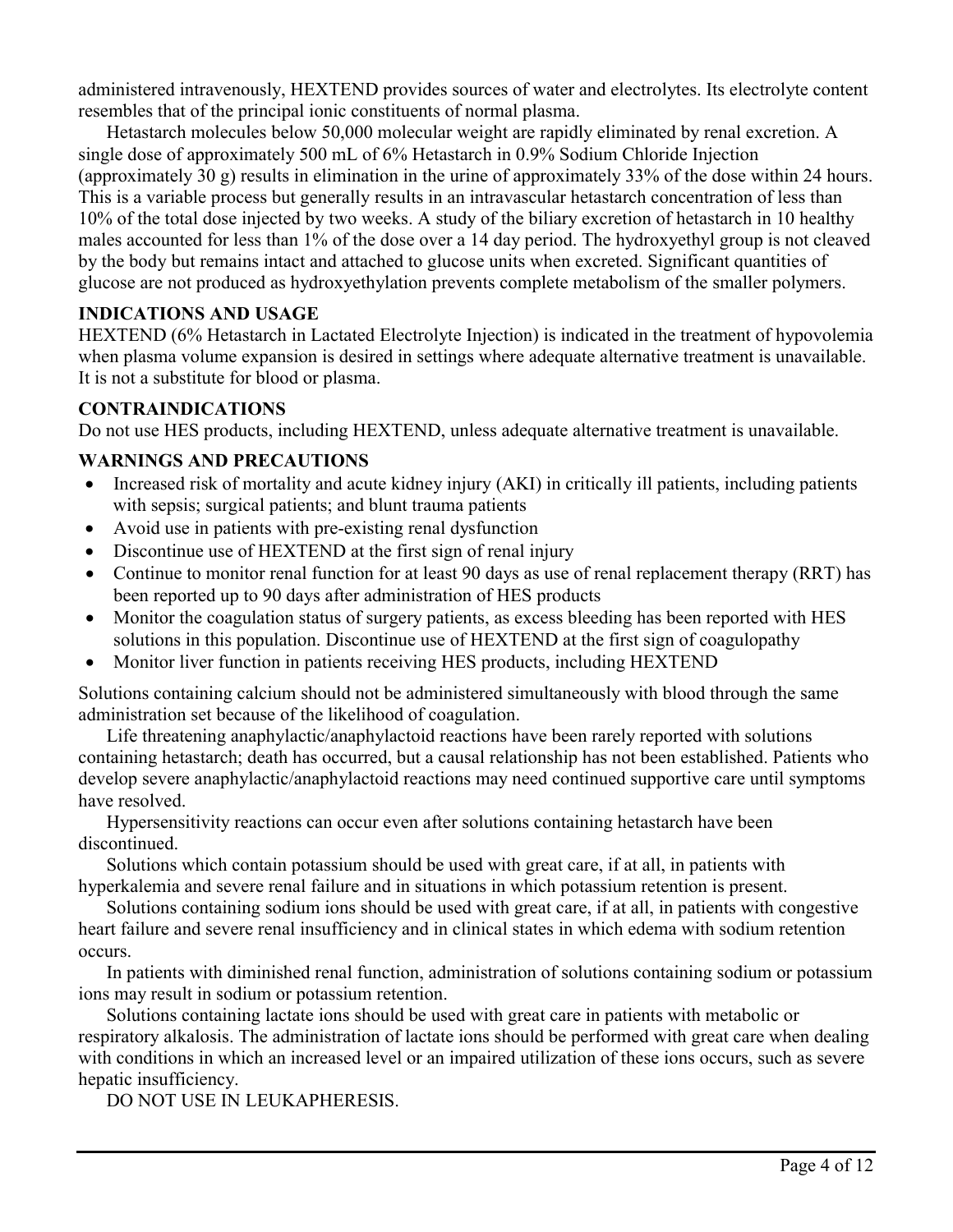#### **Usage in Plasma Volume Expansion**

Large volumes of isotonic solutions containing 6% hetastarch (HEXTEND or 6% Hetastarch in 0.9%) Sodium Chloride Injection) may transiently alter the coagulation mechanism due to hemodilution and a direct inhibitory action on Factor VIII. Hemodilution by isotonic solutions containing 6% hetastarch may also result in a 24 hour decline of total protein, albumin, and fibrinogen levels and in transient prolongation of prothrombin, activated partial thromboplastin, clotting, and bleeding times.

Increased bleeding has been reported in patients undergoing open heart surgery in association with cardiopulmonary bypass following the use of 6% Hetastarch in 0.9% Sodium Chloride Injection.<sup>5,6</sup> Although the electrolyte content of HEXTEND resembles that of the principal ionic constituents of normal plasma, its 6% Hetastarch component is identical to that of 6% Hetastarch in 0.9% Sodium Chloride Injection and has a direct inhibitory action on Factor VIII. There are no retrospective studies similar to those with 6% Hetastarch in 0.9% Sodium Chloride Injection that compare HEXTEND to albumin in cardiopulmonary bypass surgery nor have any adequate and well-controlled clinical studies been performed.

Hematocrit may be decreased and plasma proteins diluted excessively by administration of large volumes of isotonic solutions containing 6% hetastarch. Administration of packed red cells, platelets, and fresh frozen plasma should be considered if excessive dilution occurs.

In randomized, controlled, comparative studies of 6% Hetastarch in 0.9% Sodium Chloride Injection  $(n = 92)$  and Albumin  $(n = 85)$  in surgical patients, no patient in either treatment group had a bleeding complication and no significant difference was found in the amount of blood loss between the treatment groups. $1-4$ 

HEXTEND has not been adequately evaluated to establish its safety in situations other than treatment of hypovolemia in elective surgery. In some cases, the use of isotonic solutions containing 6% hetastarch has been associated with coagulation abnormalities in conjunction with an acquired, reversible von Willebrand's-like syndrome and/or Factor VIII deficiency when used over a period of days. Replacement therapy should be considered if a severe Factor VIII or von Willebrand deficiency is identified. If a coagulopathy develops, it may take several days to resolve. Certain conditions may affect the safe use of isotonic solutions containing 6% hetastarch on a chronic basis. For example, in patients with subarachnoid hemorrhage where an isotonic solution containing 6% hetastarch is used repeatedly over a period of days for the prevention of cerebral vasospasm, significant clinical bleeding may occur. Intracranial bleeding resulting in death has been reported with the use of 6% Hetastarch in 0.9% Sodium Chloride Injection.<sup>7</sup>

The possibility of circulatory overload should be kept in mind. Caution should be used when the risk of pulmonary edema and/or congestive heart failure is increased. Special care should be exercised in patients who have impaired renal clearance since this is the principal way in which hetastarch is eliminated and in clinical states in which edema with sodium retention occurs.

Indirect bilirubin levels of 8.3 mg/L (normal 0.0-7.0 mg/L) have been reported in 2 out of 20 normal subjects who received multiple infusions of 6% Hetastarch in 0.9% Sodium Chloride Injection. Total bilirubin was within normal limits at all times; indirect bilirubin returned to normal by 96 hours following the final infusion. The significance, if any, of these elevations is not known; however, caution should be observed before administering isotonic solutions containing 6% hetastarch to patients with a history of liver disease.

If a hypersensitivity effect occurs, administration of the drug should be discontinued and appropriate treatment and supportive measures should be undertaken (see **WARNINGS AND PRECAUTIONS**).

Caution should be used when administering solutions containing hetastarch to patients allergic to corn because such patients can also be allergic to hetastarch.

HEXTEND should be used with caution in patients who have been anticoagulated with other drugs that negatively influence the coagulation system.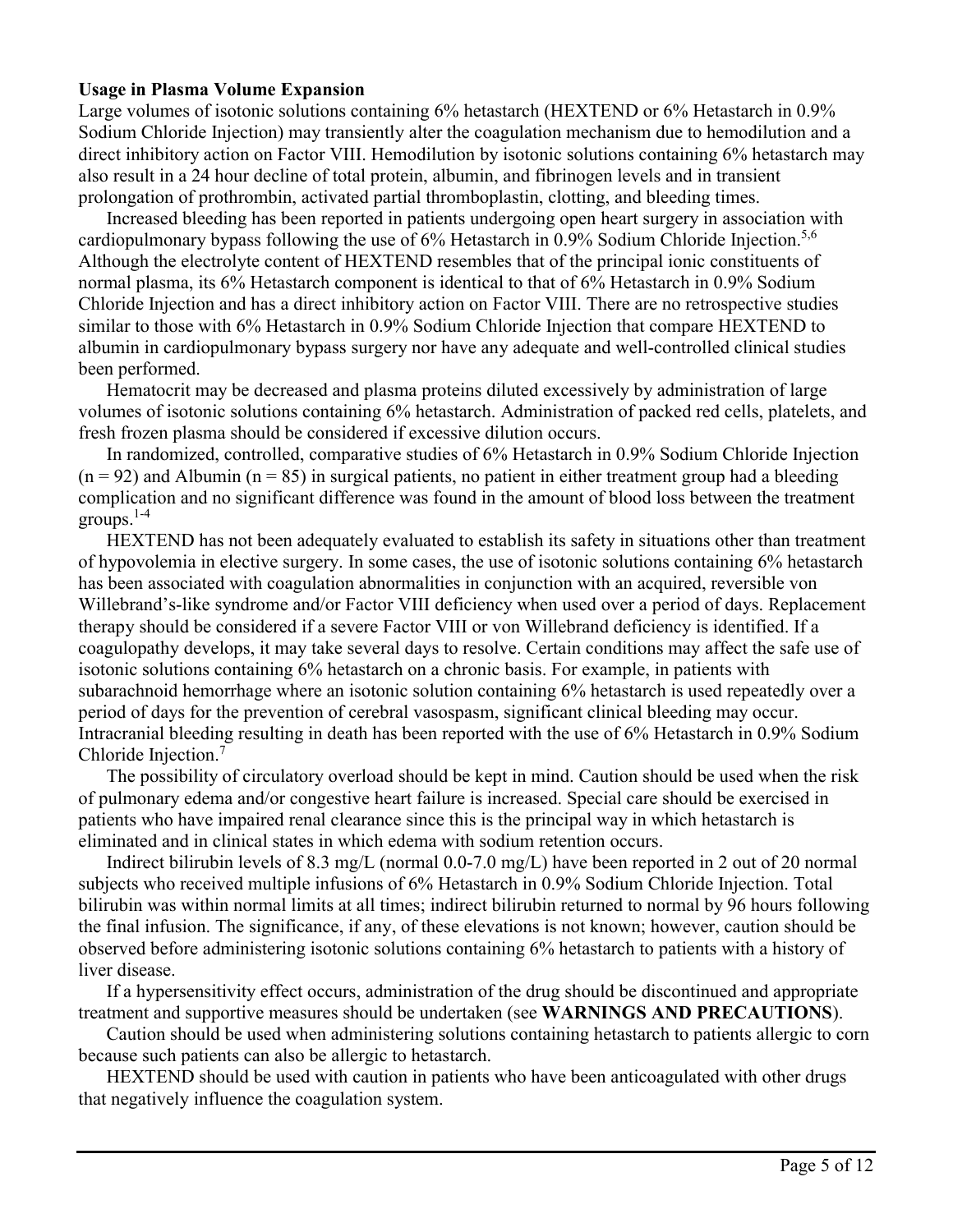Clinical evaluation and periodic laboratory determinations are necessary to monitor changes in fluid balance, electrolyte concentrations, acid-base balance, and coagulation parameters during prolonged parenteral therapy or whenever the condition of the patient warrants such evaluation.

Solutions containing dextrose should be used with caution in patients with known subclinical or overt diabetes mellitus.

Caution must be exercised in the administration of parenteral fluids, especially those containing sodium ions, to patients receiving corticosteroids or corticotropin.

Potassium containing solutions should be used with caution in the presence of cardiac disease, particularly in digitalized patients or in the presence of renal disease.

Solutions containing lactate ions should be used with caution as excess administration may result in metabolic alkalosis.

Elevated serum amylase levels may be observed temporarily following administration of solutions containing hetastarch although no association with pancreatitis has been demonstrated. Serum amylase levels cannot be used to assess or to evaluate for pancreatitis for 3-5 days after administration of solutions containing hetastarch. Elevated serum amylase levels persist for longer periods of time in patients with renal impairment. Solutions containing hetastarch have not been shown to increase serum lipase.

One report suggests that in the presence of renal glomerular damage, larger molecules of hetastarch can leak into the urine and elevate the specific gravity. The elevation of specific gravity can obscure the diagnosis of renal failure.

Hetastarch is not eliminated by hemodialysis. The utility of other extracorporeal elimination techniques has not been evaluated.

If administration is by pressure infusion, all air should be withdrawn or expelled from the bag through the medication port prior to infusion.

#### **Carcinogenesis, Mutagenesis, Impairment of Fertility**

Long-term studies of animals have not been performed to evaluate the carcinogenic potential of hetastarch.

### **Teratogenic Effects: Pregnancy Category C.**

6% Hetastarch in 0.9% Sodium Chloride Injection has been shown to have an embryocidal effect on New Zealand rabbits when given intravenously over the entire organogenesis period in a daily dose 1/2 times the maximum recommended therapeutic human dose (1500 mL) and on BD rats when given intraperitoneally, from the 16th to the 21st day of pregnancy, in a daily dose 2.3 times the maximum recommended therapeutic human dose. When 6% Hetastarch in 0.9% Sodium Chloride Injection was administered to New Zealand rabbits, BD rats, and Swiss mice with intravenous daily doses of 2 times, 1/3 times, and 1 times the maximum recommended therapeutic human dose, respectively, over several days during the period of gestation, no evidence of teratogenicity was evident. There are no adequate and well controlled studies in pregnant women. HEXTEND should be used during pregnancy only if the potential benefit justifies the potential risk to the fetus.

#### **Nursing Mothers**

It is not known whether hetastarch is excreted in human milk. Because many drugs are excreted in human milk, caution should be exercised when HEXTEND is administered to a nursing woman.

#### **Pediatric Use**

The safety and effectiveness of HEXTEND in pediatric patients have not been established. Adequate, well-controlled clinical trials to establish the safety and effectiveness of HEXTEND in pediatric patients have not been conducted. However, in one small double-blind study, 47 infants, children, and adolescents (ages 1 year to 15.5 years) scheduled for repair of congenital heart disease with moderate hypothermia were randomized to receive either 6% Hetastarch in 0.9% Sodium Chloride Injection or Albumin as a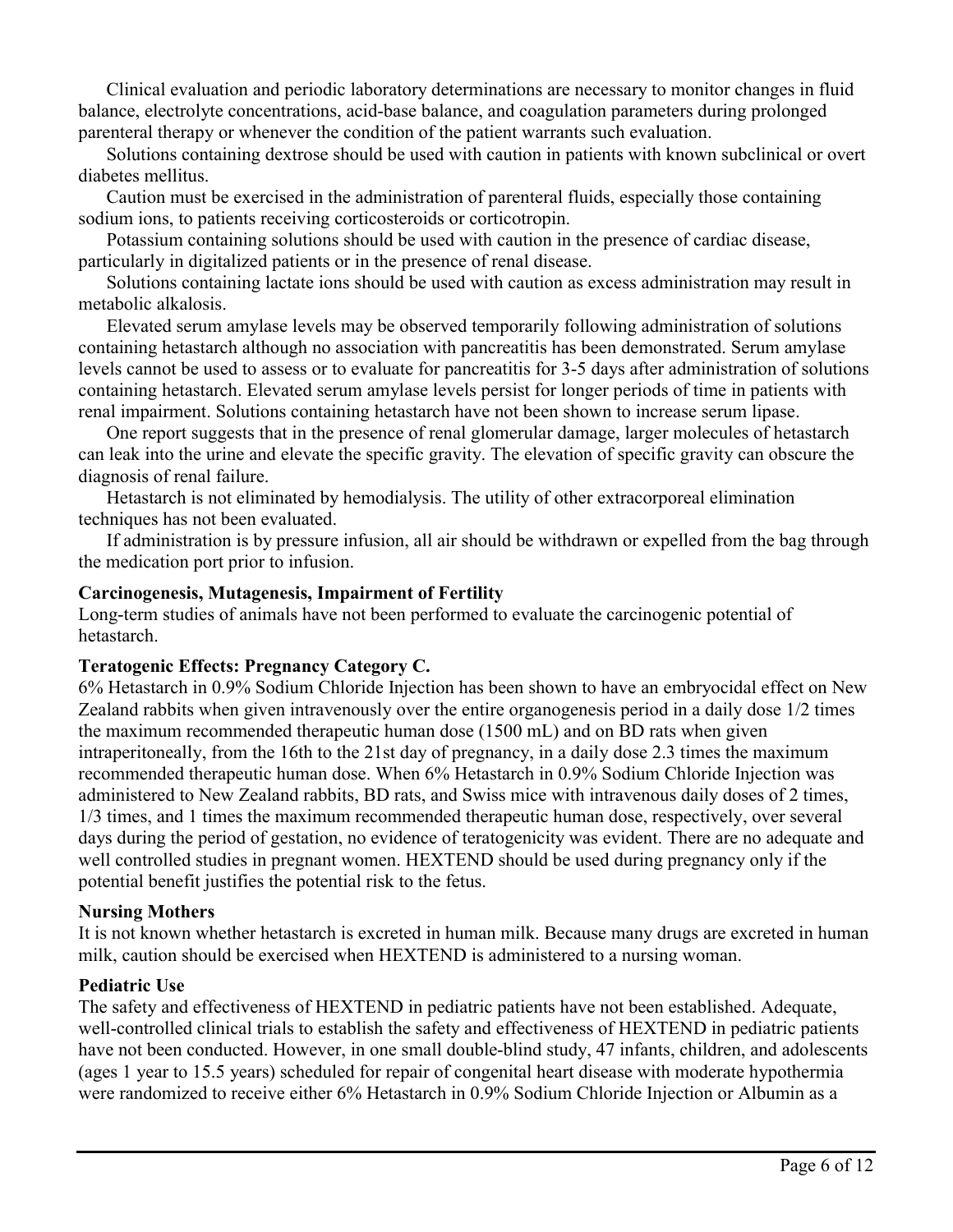postoperative volume expander during the first 24 hours after surgery. Thirty-eight children required colloid replacement therapy, of which 20 children received 6% Hetastarch in 0.9% Sodium Chloride Injection. No differences were found in the coagulation parameters or in the amount of replacement fluids required in the children receiving 20 mL/kg or less of either colloid replacement therapy. In children who received greater than 20 mL/kg of 6% Hetastarch in 0.9% Sodium Chloride Injection, an increase in prothrombin time was demonstrated ( $p = 0.006$ ).<sup>8</sup> There were no neonates included in this study.

# **Geriatric Use**

Of the total number of patients in clinical trials of HEXTEND (n=119), 30% were 65 or older while 12% were 70 or older. Other reported experience with 6% Hetastarch in 0.9% Sodium Chloride Injection has not identified differences in responses between elderly and younger patients, but greater sensitivity of some older individuals cannot be ruled out.

This drug is known to be substantially excreted by the kidney, and the risk of toxic reactions to this drug may be greater in patients with impaired renal function. Because elderly patients are more likely to have decreased renal function, care should be taken in dose selection, and it may be useful to monitor renal function.

# **ADVERSE REACTIONS**

Serious adverse reactions reported in postmarketing clinical trials include increased mortality and AKI (including need for RRT) in critically ill subjects, including subjects with sepsis, and surgical subjects. Clinical trials have also shown increased mortality and AKI in blunt trauma subjects. Increased coagulopathy was reported in surgical subjects.

In clinical trials comparing the plasma volume expanding properties of  $HEXTEND$  (n=60) with those of 6% Hetastarch in 0.9% Sodium Chloride Injection (n=59), there were no significant differences in the number of adverse or serious adverse events between the two groups.

Reported adverse reactions with isotonic solutions containing 6% hetastarch include:

# **General**

# Hypersensitivity (see **WARNINGS AND PRECAUTIONS**).

Death, life-threatening anaphylactic/anaphylactoid reactions, cardiac arrest, ventricular fibrillation, severe hypotension, non-cardiac pulmonary edema, laryngeal edema, bronchospasm, angioedema, wheezing, restlessness, tachypnea, stridor, fever, chest pain, bradycardia, tachycardia, shortness of breath, chills, urticaria, pruritus, facial and periorbital edema, coughing, sneezing, flushing, erythema multiforme, and rash.

# **Cardiovascular**

Circulatory overload, congestive heart failure, and pulmonary edema (see **WARNINGS AND PRECAUTIONS**).

# **Hematologic**

Intracranial bleeding, bleeding and/or anemia due to hemodilution (see **WARNINGS AND PRECAUTIONS**) and/or Factor VIII deficiency, acquired von Willebrand's-like syndrome, and coagulopathy including rare cases of disseminated intravascular coagulopathy and hemolysis. With extensive clinical use of 6% Hetastarch in 0.9% Sodium Chloride Injection, rare cases of disseminated intravascular coagulopathy and hemolysis have been observed.

# **Metabolic**

Metabolic acidosis.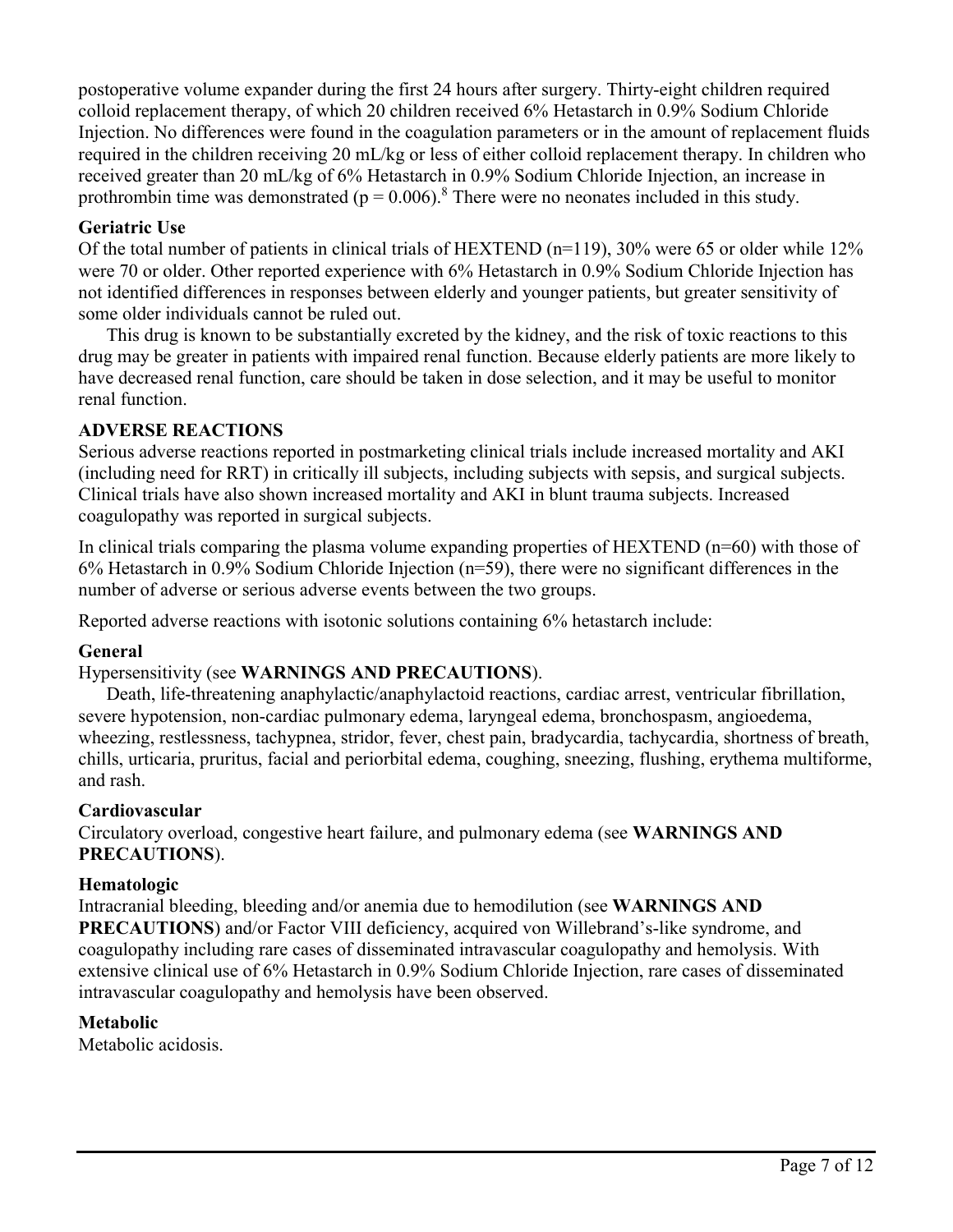### **Other**

Vomiting, peripheral edema of the lower extremities, submaxillary and parotid glandular enlargement, mild influenza-like symptoms, headaches, and muscle pains. Hydroxyethyl starch-associated pruritus has been reported in some patients with deposits of hydroxyethyl starch in peripheral nerves.

### **CLINICAL STUDIES**

Because clinical trials are conducted under widely varying conditions, adverse reaction rates observed in the clinical trials of a drug cannot be directly compared to rates in the clinical trials of another drug and may not reflect the rates observed in clinical practice. (Note: All of the studies listed below used licensed HES products except for reference 9.)

A randomized controlled trial (N=804) in severe sepsis patients using an HES product not licensed in the U.S. reported increased mortality (relative risk, 1.17; 95% CI, 1.01 to 1.36; p=0.03) and RRT (relative risk, 1.35; 95% CI, 1.01 to 1.80;  $p=0.04$ ) in the HES treatment arm.<sup>9</sup>

Another randomized controlled trial (N=196) in severe sepsis patients reported no difference in mortality (relative risk, 1.20; 95% CI, 0.83 to 1.74; p=0.33) and a trend for RRT (relative risk, 1.83; 95% CI, 0.93 to 3.59;  $p=0.06$ ) in HES patients.<sup>10</sup>

A randomized controlled trial (N=7000) in a heterogeneous population of ICU patients reported no difference in mortality (relative risk, 1.06; 95% CI, 0.96 to 1.18; p=0.26) but increased use of RRT (relative risk, 1.21; 95% CI, 1.00 to 1.45; p=0.04 in HES patients.<sup>11</sup>

In a retrospective study of adult patients  $(N=1442)$  undergoing pulmonary or esophageal surgery who were prophylactically fluid-restricted during the procedure, 74 developed AKI (5.1%) within the first 72 hours postoperatively. Fluid restriction neither increased nor was a risk factor for AKI. AKI occurred more often when HES products were administered to patients with decreased renal function or having  $>2$ risk factors with normal renal function, whereas restriction of crystalloid was unrelated to AKI, regardless of preoperative renal function.<sup>12</sup>

In a retrospective case series of high-risk adult vascular surgery patients (N=796) receiving fluid therapy during a vascular surgery procedure, logistic regression analysis using prespecified confounding variables or suspected risk factors for AKI that showed intraoperative administration of an HES product was associated with increased likelihood of 30-day mortality and need for RRT, compared with use of crystalloids alone.<sup>13</sup>

In a retrospective study of adult patients undergoing elective noncardiac surgery, patients  $(N=14,680)$ receiving an HES product and crystalloid were propensity-matched with patients (N=14,680) receiving only crystalloid. After controlling for potential confounding variables, odds of experiencing AKI of severe intensity with HES was 21% greater than with crystalloid alone. In addition, AKI risk increased as a function of HES volume.<sup>14</sup>

In a prospective observational study assessing the impact of HES products on recipient renal graft outcomes in brain-dead organ donors, data were obtained on 986 kidneys transplanted from 529 donors. Kidneys from donors who received HES had a higher rate of delayed graft function in recipient subjects (41% versus 31%). After accounting for the propensity of donors to receive HES products, HES product administration was independently associated with an increased risk of delayed graft function in recipients. A dose-response relationship also was evident.<sup>15</sup>

In a randomized, controlled trial of adult subjects  $(N=33)$  undergoing elective cystectomy comparing an HES product versus lactated Ringer's, administration of HES reduced clot strength (Maximum Amplitude;  $p<0.001$ ) and increased blinded evaluation of perioperative blood loss by more than 50% (2181 mL versus 1370 mL, respectively; p=0.04). There was no significant between-group difference with respect to frequency of reoperation or length of hospital stay.<sup>16</sup>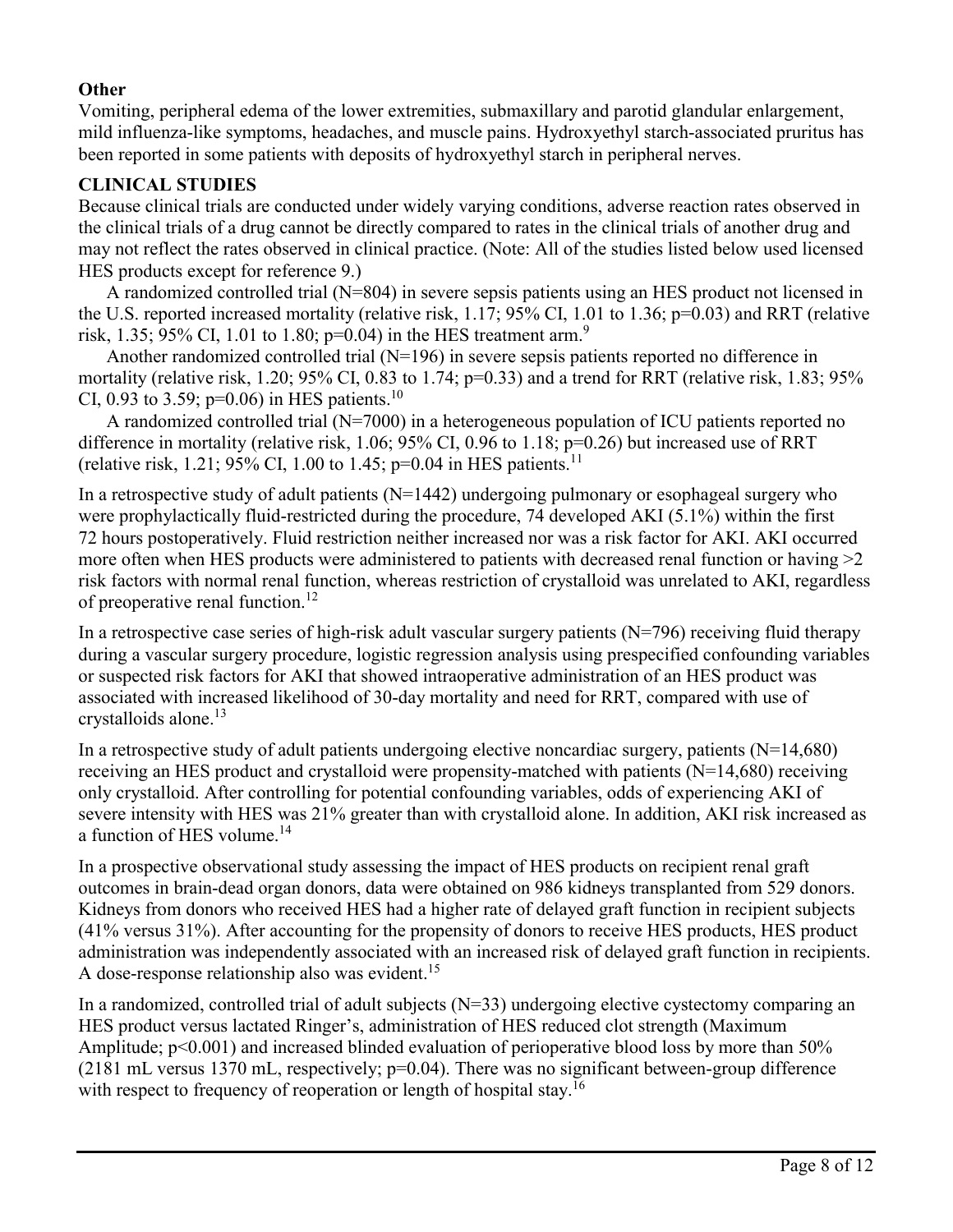In a prospective, sequential, observational study in adult subjects undergoing open heart surgery in association with cardiopulmonary bypass, fluid therapy using only an HES product (2004-2006, N=2137),  $4\%$  gelatin (2006-2008, N=2324) and crystalloids (N=2017, 2008-2010) led to increased need for renal replacement therapy after HES and gelatin, compared with crystalloid. Propensity score stratification confirmed greater use of RRT in the HES and gelatin periods compared to the crystalloid period. Fluid intake was higher in the crystalloid group only during the first 20 hours.<sup>17</sup>

In a retrospective observational study, 606 adult patients underwent open heart surgery in association with cardiopulmonary bypass. Until July 2013 they received an HES product (N=247) both as pump prime  $(1500 \text{ mL})$  and intraoperative fluid replacement  $(1000 \text{ mL})$ , but only crystalloid (N=359) from August 2013 onward. The frequency (percent) of postoperative AKI was higher in patients receiving HES (N=53; 21.5%) than those receiving crystalloid (N=34; 9.5%). Surgical revision for rebleeding also was higher for HES (N=11; 4.6%) than for crystalloid (N=5; 1.4%).<sup>18</sup>

In a meta-analysis of RCTs  $(n=15)$  in adult subjects  $(N=4409)$  undergoing surgery who received an HES product, significantly more HES subjects (83/2157; 3.8%) than controls (56/2252; 2.5%) underwent RRT (relative risk, 1.44; 95% CI, 1.04, 2.01).<sup>19</sup>

In a retrospective observational study of adult blunt and penetrating trauma patients, use of an HES product was a significant independent predictor of AKI after blunt trauma, but not penetrating trauma, in multiple logistic regression analysis. In separate logistic regression models, HES also was a significant predictor of mortality after blunt trauma but not penetrating trauma.<sup>20</sup>

In a retrospective observational study of severely injured adult blunt (89%) and penetrating (11%) trauma patients (N=413) admitted to the ICU, 103 patients developed AKI within the first week of ICU admission. AKI was associated with increased 30-day (17.5% versus 5.8%, AKI versus non-AKI cohorts, respectively) and 1-year mortality (26.2% versus 7.1%). Univariate and multivariable regression analyses of prespecified risk factors for AKI found that volume loading using an HES product was independently associated with postinjury AKI within the first 24 hours.<sup>21</sup>

### **Postmarketing Experience**

Because adverse reactions are reported voluntarily post-approval from a population of uncertain size, it is not always possible to reliably estimate the frequency of these reactions or establish a causal relationship to product exposure.

# **DOSAGE AND ADMINISTRATION**

# **Dosage for Acute Use in Plasma Volume Expansion**

HEXTEND is administered by intravenous infusion only. Total dosage and rate of infusion depend upon the amount of blood or plasma lost and the resultant hemoconcentration as well as age, weight, and clinical condition of the patient.

**Adults:** The amount usually administered is 500 to 1000 mL. Doses of more than 1500 mL per day for the typical 70 kg patient (approximately 20 mL per kg of body weight) are usually not required although doses of isotonic solutions containing 6% hetastarch up to 1500 mL have been used during major surgery generally without a need for blood or blood products. Volumes in excess of 1500 mL per day have been used where severe blood loss has occurred although generally only in conjunction with the administration of blood and blood products (see **WARNINGS AND PRECAUTIONS**).

**Pediatric Patients:** Adequate, well controlled clinical trials to establish the safety and effectiveness of HEXTEND in pediatric patients have not been conducted (see **WARNINGS AND PRECAUTIONS**, **Pediatric Use**).

# **General Recommendations**

Do not use plastic container in series connection.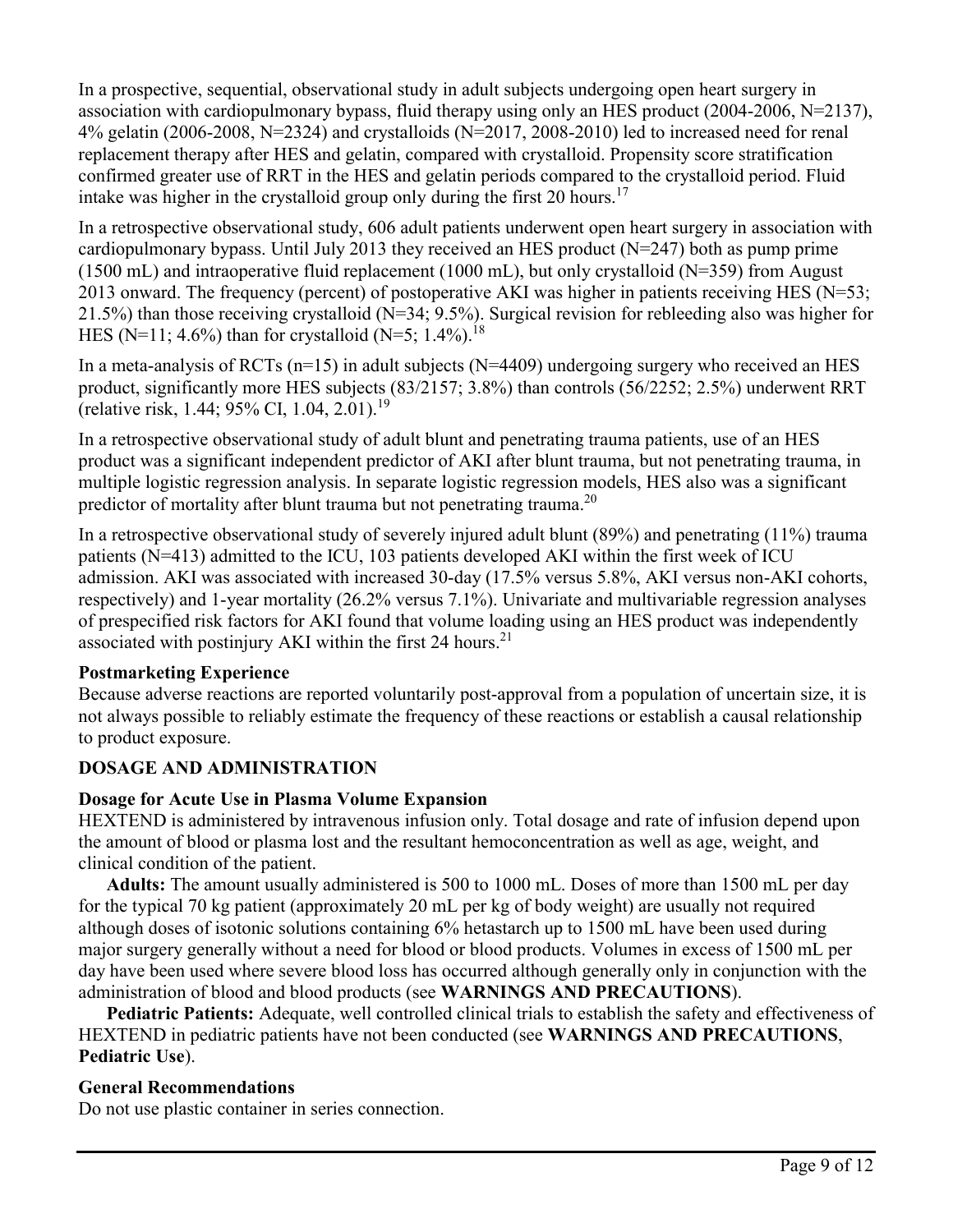If administration is controlled by a pumping device, care must be taken to discontinue pumping action before the container runs dry or air embolism may result.

This solution is intended for intravenous administration using sterile equipment. It is recommended that intravenous administration apparatus be replaced at least once every 24 hours.

Use only if solution is clear and container and seals are intact.

Parenteral drug products should be inspected visually for particulate matter and discoloration prior to administration whenever solution and container permit.

If administration is by pressure infusion, all air should be withdrawn or expelled from the bag through the medication port prior to infusion.

The safety and compatibility of other additives have not been established. This product contains calcium and should not be administered simultaneously with blood through the same administration set because of the likelihood of coagulation (see **WARNINGS AND PRECAUTIONS**).

The solution contains no bacteriostat or antimicrobial agent and is intended only for single-dose injection. When smaller doses are required, the unused portion should be discarded.

#### **HOW SUPPLIED**

HEXTEND (6% Hetastarch in Lactated Electrolyte Injection) is supplied sterile and nonpyrogenic in 500 mL single-dose flexible plastic infusion containers.

| Unit of Sale       | <b>Volume/Container</b> | Each                           |
|--------------------|-------------------------|--------------------------------|
| NDC 0409-1555-54   | $500$ mL                | NDC 0409-1555-64               |
| Case containing 12 |                         | Single-dose Flexible Container |

Exposure of pharmaceutical products to heat should be minimized. Avoid excessive heat. Protect from freezing. It is recommended that the product be stored at room temperature (25°C/77°F); however, brief exposure up to 40°C does not adversely affect the product.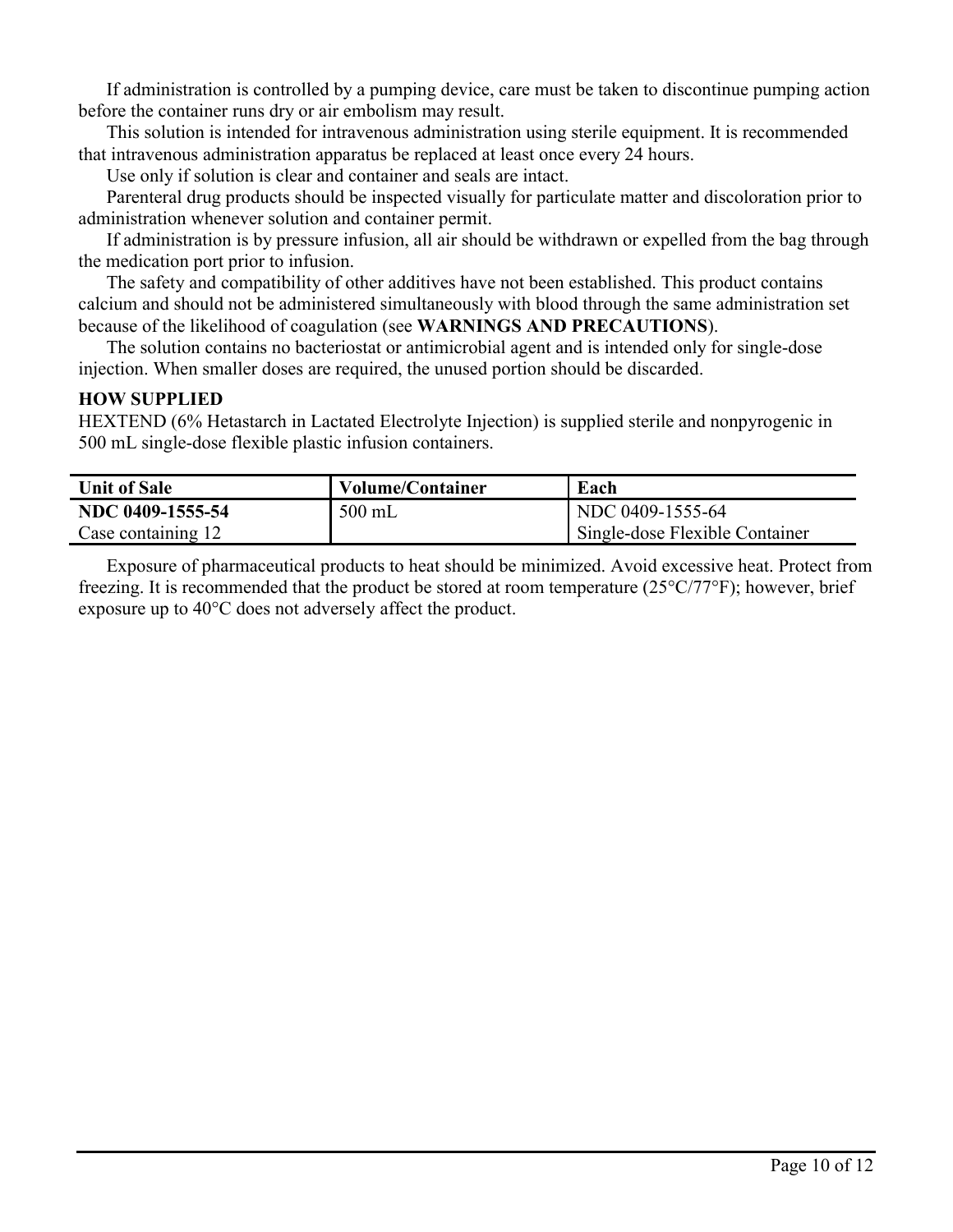# **References:**

- 1. Diehl J, et al., Clinical Comparison of Hetastarch and Albumin in Postoperative Cardiac Patients. *The Annals of Thoracic Surgery*, 1982;34(6):674-679.
- 2. Gold M, et al., Comparison of Hetastarch to Albumin for Perioperative Bleeding in Patients Undergoing Abdominal Aortic Aneurysm Surgery, *Annals of Surgery*, 1990;211(4):482-485.
- 3. Kirklin J, et al., Hydroxyethyl Starch versus Albumin for Colloid Infusion Following Cardiopulmonary Bypass in Patients Undergoing Myocardial Revascularization, *The Annals of Thoracic Surgery*, 1984;37(1):40-46.
- 4. Moggio RA, et al., Hemodynamic Comparison of Albumin and Hydroxyethyl Starch in Postoperative Cardiac Surgery Patients, *Critical Care Medicine*, 1983;11(12):943-945.
- 5. Knutson, JE, et al., Does Intraoperative Hetastarch Administration Increase Blood Loss and Transfusion Requirements After Cardiac Surgery? *Anesthesia Analg*., 2000;90: 801-7.
- 6. Cope, JT, et al., Intraoperative Hetastarch Infusion Impairs Hemostasis After Cardiac Operations, *The Annals of Thoracic Surgery*, 1997;63: 78-83.
- 7. Damon L, Intracranial Bleeding During Treatment with Hydroxyethyl Starch, *New England Journal of Medicine*, 1987; 317(15):964-965.
- 8. Brutocao D, et al., Comparison of Hetastarch with Albumin for Postoperative Volume Expansion in Children After Cardiopulmonary Bypass, *Journal of Cardiothoracic and Vascular Anesthesia*, 1996;10(3):348-351.
- 9. Perner A, Haase N, Guttormsen AB, et al. Hydroxyethyl Starch 130/0.42 versus Ringer's Acetate in Severe Sepsis. *N Eng J Med* 2012; 367(2): 124-34
- 10. CRYSTMAS: Guidet B, Martinet O, Boulain T, et al. Assessment of hemodynamic efficacy and safety of 6% hydroxyethylstarch 130/0.4 versus 0.9% NaCl fluid replacement in patients with severe sepsis: The CRYSTMAS study. *Crit Care* 2012; 16(3): R94
- 11. Myburgh JA, Finfer S, Bellomo R, et al. Hydroxyethyl starch or saline for fluid resuscitation in intensive care. *N Engl J Med* 2012; 367(20): 1901-11
- 12. Ahn HJ, Kim JA, Lee AR, et al. The risk of acute kidney injury from fluid restriction and hydroxyethyl starch in thoracic surgery. *Anesth Analg* 2016; 122(1):186-193.
- 13. Green RS, Butler MB, Hicks SD, et al. Effect of hydroxyethyl starch on outcomes in high-risk vascular surgery patients: A retrospective analysis. *J Cardiothorac Vasc Anesth* 2016; 30(4):967-72.
- 14. Kashy BK, Podolyak A, Makarova N, et al. Effect of hydroxyethyl starch on postoperative kidney function in patients having noncardiac surgery. *Anesthesiology* 2014; 121 (4):730-9.
- 15. Patel MS, Niemann CU, Sally MB, et al. The impact of hydroxyethyl starch use in deceased organ donors on the development of delayed graft function in kidney transplant recipients: A Propensity-Adjusted Analysis. *Am J of Transplant* 2015; 15 (8):2152-8.
- 16. Rasmussen KC, Johansson PI, Højskov M, et al. Hydroxyethyl starch reduces coagulation competence and increases blood loss during major surgery: results from a randomized controlled trial. *Ann Surg* 2014; 259 (2):249-54.
- 17. Bayer O, Schwarzkopf D, Doenst T, et al. Perioperative fluid therapy with tetrastarch and gelatin in cardiac surgery – a prospective sequential analysis. *Crit Care Med* 2013; 41(11):2532-42.
- 18. Lagny MG, Roediger L, Koch JN, et al. Hydroxyethyl starch 130/0.4 and the risk of acute kidney injury after cardiopulmonary bypass: A single-center retrospective study. *J of Cardiothorac and Vasc Anesth* 2016: 30(4):869-75.
- 19. Wilkes MM, Navickis RJ. Postoperative renal replacement therapy after hydroxyethyl starch infusion: a meta-analysis of randomized trials. *Neth J Crit Care* 2014; 18:4-9.
- 20. Allen CJ, Valle EJ, Jouria JM, et al. Differences between blunt and penetrating trauma after resuscitation with HES. *J Trauma Acute Care Surg* 2014; 77(6):859-64.